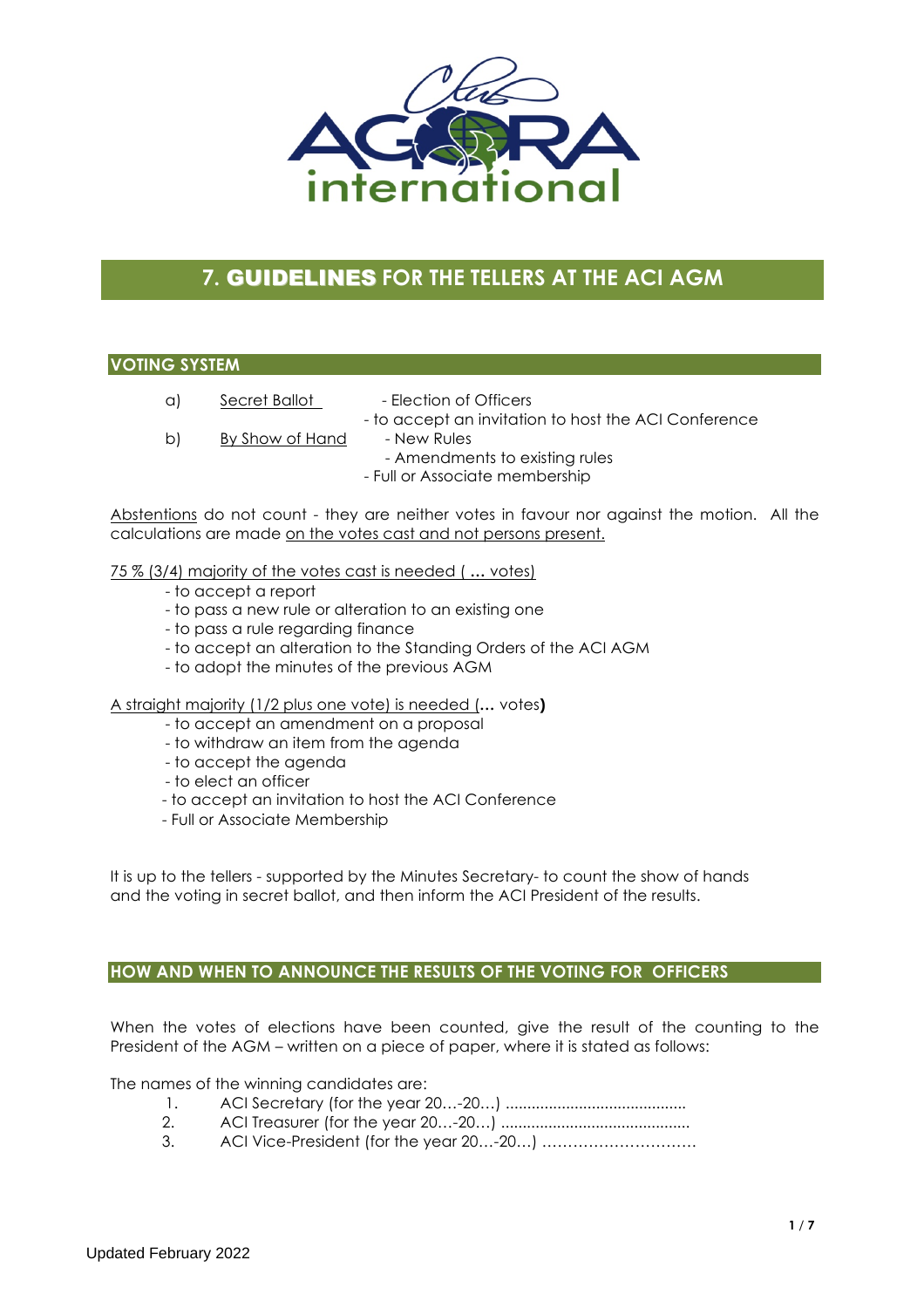Tellers receive from the President, casting votes in sealed envelopes for:

- ACI Vice-President
- ACI Secretary
- ACI Treasurer

In the sealed envelope are also the casting votes for any other item that will need a secret ballot vote.

These are only opened in the event of a tie. If these casting votes are not needed, they should be returned to the President at the end of the AGM.

All voting slips have to be destroyed after elections.

#### **SINGLE TRANSFERABLE VOTING SYSTEM**

#### **If there are more than two candidates to any office of ACI, proposals for a new ACI Charity Project or application to host ACI Conference, a SINGLE TRANSFERABLE VOTING SYSTEM is used.**

Voters are asked to state their choice of candidates in order of preference on a voting slip (the ACI Secretary should have made voting slips for this occasion, where numbered lines have been made for this purpose).

Votes are counted according to the first choice. If there is no 50% majority for any one person (or proposal) at this stage, the person/proposal having received the fewest votes (=first choices) is eliminated and her votes are re-allocated according to the second choice stated on the papers. This procedure is followed until one candidate achieves the required 50% of votes, in which case she is duly elected.

- If there are only three candidates it is not usually too complicated, as when one candidate has been eliminated her second choice votes are allocated between the remaining two so a majority is usually achieved.
- The problems can arise when there are more than three candidates. In the case of a tie, the Chairman has a casting vote.

#### Advantages

- The result is obtained without the meeting knowing in what order the candidates were placed, other than the winner.
- The votes are only cast once, which saves time.
- A candidate is elected on a majority vote, even though some of the votes are transferred votes.

#### **Disadvantages**

- It is a complicated system to administer and particularly so when only a few votes are cast.
- Those who vote do not always understand what they should do and Tellers sometimes have problems with the count as various complications can arise regarding who should be eliminated, when there are equal numbers at the bottom of the poll etc.
- This system can produce a successful candidate who is not necessarily the favourite on the first count, but who most people choose as their second choice because she is fairly acceptable to most of them - a "middle of the road" candidate in other words.

#### Casting Vote

The ACI President should state her choice in order of preference so that if there is a tie between the last two after votes have been transferred, the name highest on her list that is still standing will be given the casting vote. THIS VOTE SHOULD BE WRITTEN ON A PIECE OF PAPER AND SEALED IN AN ENVELOPE, to be opened only in the event of a tie in the voting.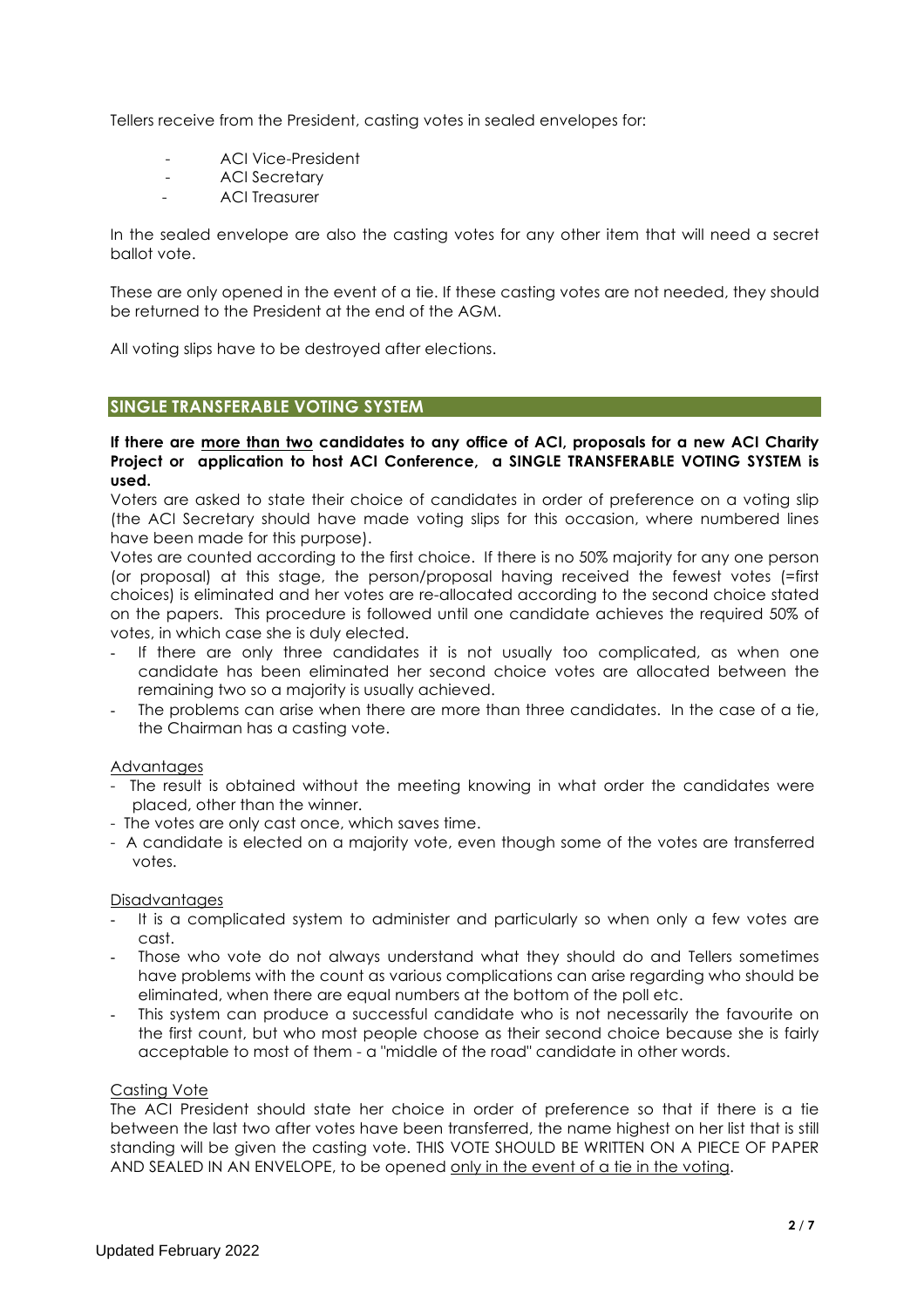# **Voting on the ACI AGM**

**(Example of the ACI AGM)**

| 1. | <b>OPENING OF THE MEETING</b> |
|----|-------------------------------|
|    |                               |

**2. INTRODUCTION OF THE ACI BOARDMEMBERS**

**3. INTRODUCTION OF EACH COUNTRY'S COUNCILORS**

**4. INTRODUCTION OF PAST ACI OFFICERS AND GUESTS**

- **5. APOLOGIES AND GREETINGS**
- **6. STATEMENT THAT THE MEETING HAS BEEN DULY CONVENED AND THAT THE MEMBERS FORM A QUORUM ( ACI rule 33)**
- **7. SPEECHES BY GUESTS**.
- **8. ANNOUNCEMENT OF THE MINUTES SECRETARY AND THE TWO TELLERS OF THE MEETING**

**9. CONFIRMATION AND ADOPTION OF THE AGENDA 20..**

Voting by show of hands :  $\frac{1}{2} + 1$  votes = votes

#### **10. CONFIRMATION AND ADOPTION OF THE STANDING ORDERS GOVERNING THE ACI AGM**

Voting by show of hands :  $\frac{1}{2}$  + 1 votes = votes

#### **11. CONFIRMATION AND ADOPTION OF THE MINUTES OF THE .. ANNUAL GENERAL MEETING HELD ON THE …IN …**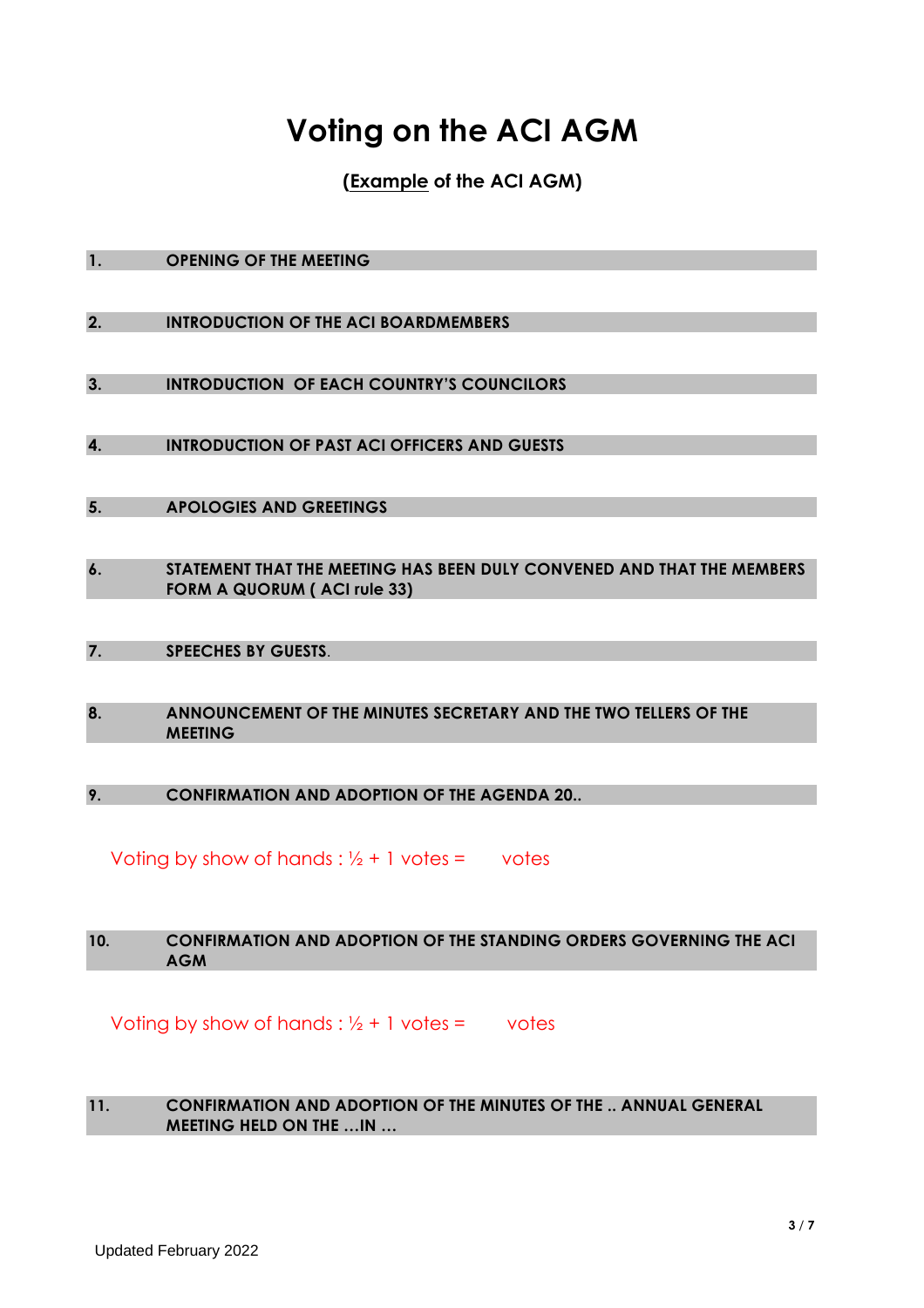Voting will take place by show of hands : 75% of the cast votes are needed, votes.

**12. MATTERS ARISING FROM THE MINUTES OF THE .. ACI AGM**

# **13. REPORT ACI PRESIDENT**

## **14. REPORT ACI VICE PRESIDENT**

**15. REPORT IMMEDIATE PAST PRESIDENT** 

#### **16. REPORT ACI SECRETARY**

Voting on the combined report will take place by show of hands : 75% of the cast votes is needed, votes.

#### **17. FINANCIAL REPORT TREASURER**

15.a. Report of the auditor

15.b Financial ACI – year ...

Voting will take place by show of hands : 75% of the cast votes is needed, votes.

15.c. Budgets …

Voting will take place by show of hands : 75% of the cast votes is needed, votes.

15.d. Captitation fees date of payment

#### **18. AMENDMENT SUBMITTED BY**

Voting will take place by show of hands : 75% of the cast votes is needed, votes.

#### **19. EN BLOC VOTING OF THE RENEWED RULES AS PROPOSED BY THE ACI BOARD**

Voting will take place by show of hands : 75% of the cast votes is needed, votes.

#### **20. PRESENTATION OF THE RENEWED LOGO AND BANNER OF AGORA CLUB INTERNATIONAL**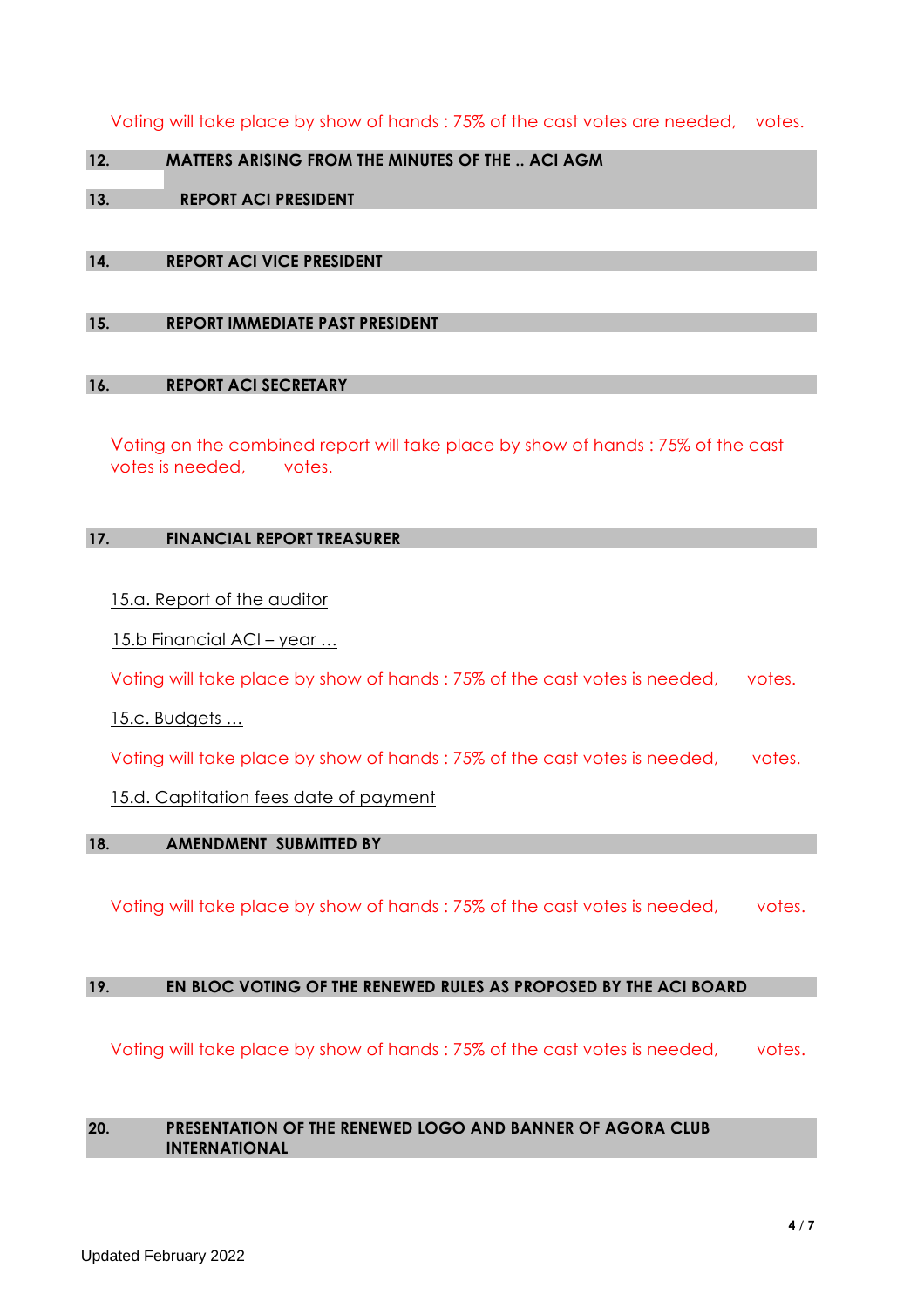Voting will take place by show of hands :  $\frac{1}{2} + 1$  votes = votes

# **21. PRESENTATION and VOTING FOR THE COUNTRY THAT WILL ORGANISE THE ACI CONFERENCE …**

Hand out voting slips when President asks you.

Collect and count them. Make sure it is the correct voting slip!

Voting by secret ballot and straight majority :  $\frac{1}{2} + 1$  votes = votes

| REQUEST FOR HOSTING THE AGORA CLUB INTERNATIONAL CONFERENCE<br>20 BY AGORA CLUB | <b>YES</b> | <b>NO</b> |
|---------------------------------------------------------------------------------|------------|-----------|
| WE WOULD LIKE AGORA CLUB  TO HOST THE ACI CONFERENCE 20                         |            |           |

| REQUEST FOR HOSTING THE AGORA CLUB INTERNATIONAL CONFERENCE 20<br>BY AGORA CLUB | <b>YES</b> | <b>NO</b> |
|---------------------------------------------------------------------------------|------------|-----------|
| WE WOULD LIKE AGORA CLUB  TO HOST THE ACI CONFERENCE 20                         |            |           |

# **22. MEMBERSHIP TROPHY**